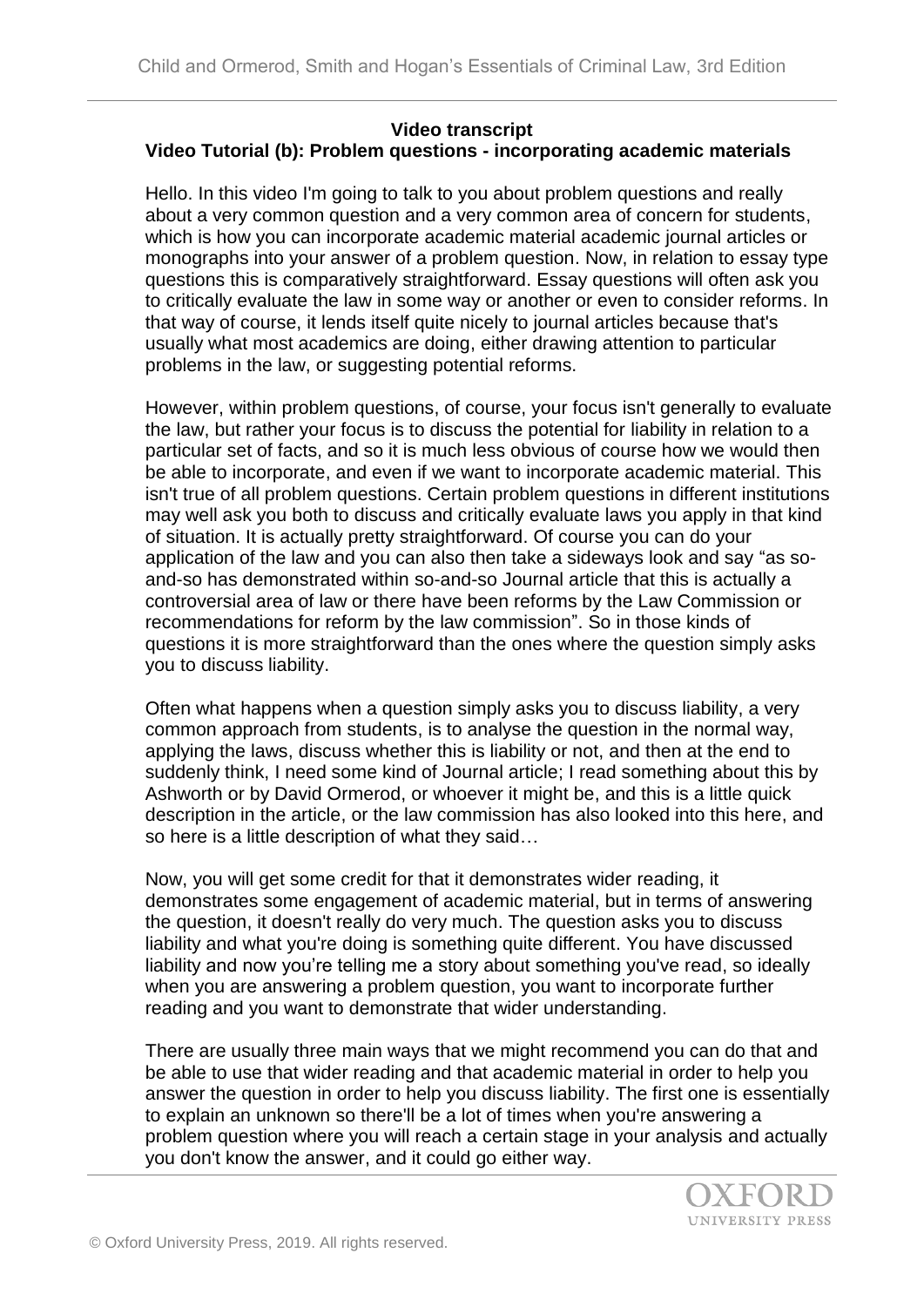A common example might be for example, the third step of Woollin intention. So intention is defined within the case of Woollin makes us look - is the result a virtual certainty? - does the defendant foresee it as a virtual certainty? And then it's up to the jury whether they find intention or not. Now when it comes to applying that third step, the answer is unknown. It's simply a jury question we don't actually have the legal criteria to help us predict what the answer is going to be. For when you're answering a problem question and you have to say whether you think there's likely to be liability or not, this creates a problem; it creates an unknown. Now to help you explain that unknown to your reader, it might be quite useful to bring in some academic commentary and say this is an unknown, acknowledge the uncertainty, but, as for example, Norrie in his article after Woollin says, this is a problem for then being able to have predictable outcomes of cases so it's not simply an unknown in the sense that you're ignorant, but rather it's an acknowledged unknown within the law which you're acknowledging and recognizing through academic material.

There are lots in areas like this, so my example I gave obviously was the Woollin definition of intention but equally I'm sure you can find many areas in relation to causation, for example, where there are unknowns within the law where you reach a stage where actually the law doesn't tell you the answer, or for example gross negligence manslaughter when we reach the final stage in what is grossness, again there's a lot of uncertainty and you can refer to the academic material to help explain that uncertainty to your reader.

Now a second way of using academic material, and this is perhaps the more common one, is where you do have an answer within the case law, but perhaps that case law is contradictory or where there's an absence of case law but you have some academic material that suggests the way the court should go now. When you have that clash of cases, so you are not sure which one will apply, or where you have an absence of case law but you have academics suggesting how the law should be taken, you can acknowledge again that uncertainty to your reader. You can acknowledge the clashes of cases and you can acknowledge the absences of cases, perhaps, but then rather than simply saying therefore we don't know, we'll have to see what the court decides, you can reference academic journal articles and say, although there is this uncertainty, if for example they follow the approach by Holder or Herring, for instance, then this is the direction they are likely to go.

An example might be in terms of uncertainty; something like transferred malice. Jeremy Holder's written article on transferred malice where he suggests there should be a remoteness principle in certain circumstances. We discuss that within chapter four of the book. It may be that if the scenario envisaged by Jeremy Holder comes up with in a problem question, you could say actually at the moment there is an absence of case law on this. However interestingly if the court chooses to follow the approach recommended by Holder this would be the likely outcome. You can then comment critically on that, you can say this is the outcome recommended by the academic, but actually for these reasons I don't think the court will go that way or even I don't think the court should go that way. Equally you could say, actually it's likely that the court will adopt that view and this is why.